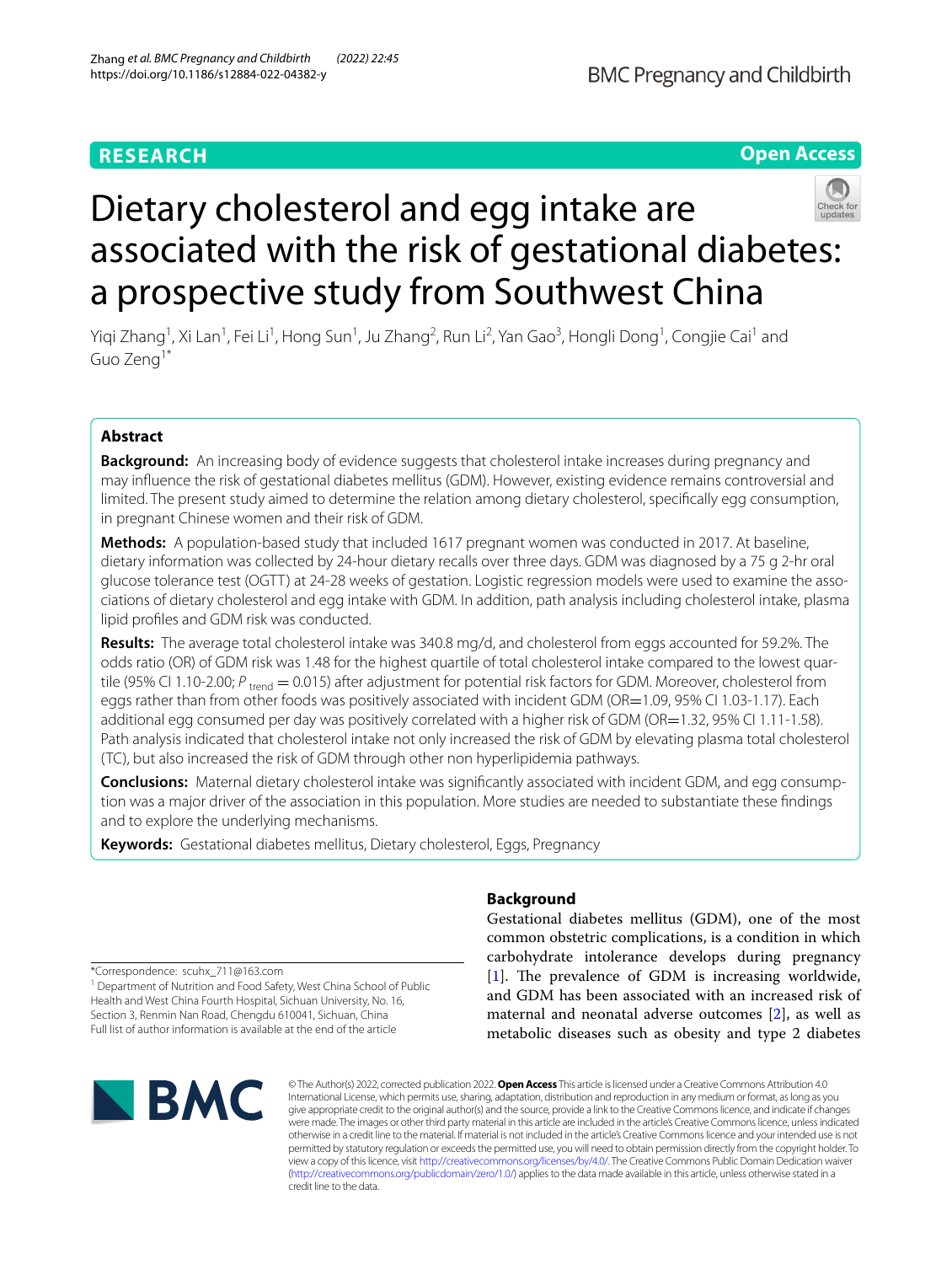mellitus (T2DM) in both mothers [\[3](#page-9-2), [4\]](#page-9-3) and their ofspring [\[5](#page-9-4), [6\]](#page-9-5) in the long term. In 2015, the estimated cost of treating GDM and its complications in China was an astounding \$5.59 billion [\[7](#page-9-6)].

Eggs and other cholesterol-rich foods are generally rich in high-quality protein and micronutrients; thus, pregnant women are encouraged to consume more. One survey in China showed that pregnant women's dietary cholesterol intake could reach 379 mg/d  $[8]$  $[8]$ . Therefore, the effects of cholesterol intake during pregnancy warrant further analysis. Previous studies have indicated that dietary cholesterol increases the risk of GDM [\[9,](#page-9-8) [10](#page-9-9)], and a meta-analysis of fve longitudinal studies has shown that high cholesterol intake is positively associated with the risk of developing T2DM [\[11](#page-9-10)]. However, some studies have reported no association between cholesterol and T2DM or GDM  $[12–15]$  $[12–15]$ . Therefore, the relation between cholesterol intake and GDM is still unclear. In addition, extrapolating fndings from previous studies to populations in other regions requires extra caution, given the wide diversity in dietary habits and disease incidence in diferent regions. To the best of our knowledge, no studies investigating the impact of dietary cholesterol on pregnant women have been reported in Southwest China.

Cholesterol, saturated fat, and animal protein often coexist in diets  $[10]$  $[10]$  $[10]$ . The interaction between dietary cholesterol and these nutrients with GDM remains uncertain. In addition, it is unknown whether plasma lipids play an important role in the association between dietary cholesterol and GDM, and it is also unclear whether diferent dietary cholesterol resources are important. Eggs are a major source of dietary cholesterol, and a medium-sized egg (edible part weight≈50 g) contains approximately 292 mg of cholesterol [[16\]](#page-10-2). Several previous studies have suggested that egg consumption may be associated with GDM [\[8](#page-9-7), [9\]](#page-9-8). However, previously published studies have yielded inconsistent fndings [[13](#page-10-3)[–15](#page-10-1)]. The primary objective of the present study was to determine the association of dietary cholesterol and egg intake with GDM risk in pregnant Chinese women.

# **Methods**

# **Study population and design**

Participants for the present analysis were derived from a population-based prospective study conducted in Sichuan Provincial Hospital for Women and Children, Southwest China, which was designed to investigate the efects of maternal dietary, lifestyle and biochemical factors on the health of pregnant women. Pregnant women were invited to join this cohort during their first prenatal visit from February to September 2017. We recruited 1842 healthy women who met the following inclusion criteria: singleton pregnancy, gestational age ranging from 6 to 14 weeks, and absence of chronic metabolic diseases. When recruited, all participants completed an interviewer-administered questionnaire and were interviewed face-to-face by trained investigators about their lifestyle and dietary intake. If the pregnant woman reported severe vomiting, we did not collect her dietary information. This study was approved by the Institutional Ethics Committee of Sichuan University (reference k2017037) on March 14, 2017. All participants provided written informed consent.

In the present study, we considered the participants with the lowest quartile of cholesterol intake as the control group and the other participants as the exposure group. N1/P1 and N2/P2 are the numbers of participants/incidence rate of GDM in the exposure group and control group, respectively; we set  $N1/N2 = 3:1$ , aiming to explore the infuence of three quartiles of cholesterol intake on GDM risk by comparing them to the lowest quartile of cholesterol intake (the control group). According to previous studies, the incidence of GDM in China was  $17.5-18.9\%$  $17.5-18.9\%$  $17.5-18.9\%$  [[17,](#page-10-4) 18]. Compared to the lowest quintile, the ORs for GDM were 1.30-2.03 in other quintiles of cholesterol intake  $[8]$  $[8]$ . Therefore, we set P1=20%, and P2=12% in the present study. We then used PASS 15.0 (NCSS, LLC, Kaysville, UT, USA) to calculate the sample size ( $\alpha = 0.05$  (two-sided), 1- $\beta = 0.90$ ), and the minimum sample size ( $N = N1 + N2$ ) required was 1200 participants.

Of these participants, 225 were excluded for pregestational diabetes ( $n = 8$ ), history of GDM at baseline ( $n$  $=$  39), missing data on GDM diagnosis ( $n = 51$ ), missing/incomplete data on dietary information ( $n = 104$ ), and absence of other important information  $(n = 4)$ . Pregnant women who reported implausible total energy intake (<2090 or >14630 kJ/d; *n* = 19) [\[19](#page-10-6)[–21\]](#page-10-7) were also excluded ( $n = 19$ ). Therefore, 1617 pregnant women were eventually obtained for the statistical analyses. A flowchart providing a detailed breakdown of the sample size for this study is shown in Fig. [1.](#page-2-0)

# **Dietary assessment**

Dietary information was assessed by well-trained interviewers who had majored in nutrition through 24-h dietary recalls for three days, including two business days and one holiday. Detailed information about the types and amounts of food that participants ate and drank over the past 24-h period was obtained through face-toface interviews at recruitment. Estimation tools such as standard serving bowls, cups, spoons, and food pictures of various portion sizes were used to assist quantifcation and reduce participant recollection bias. Dietary information for the remaining two days was collected from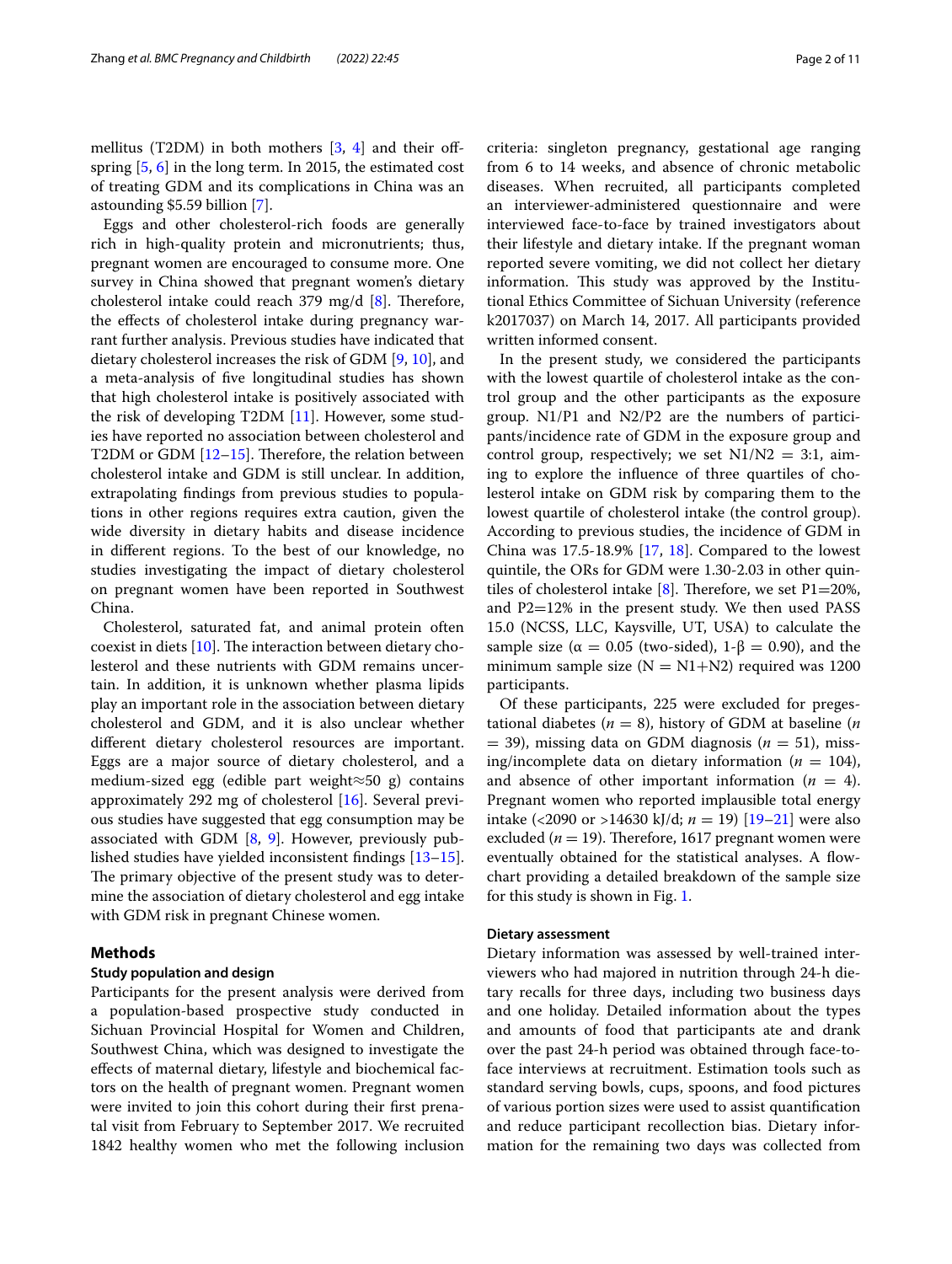

<span id="page-2-0"></span>specialized interviewers by telephone in a structured manner.

Nutrition calculator v.2.7.3 was utilized to calculate the average daily intake of nutrients and energy based on the China Food Composition Database [\[16](#page-10-2)]. Dietary glycaemic load (GL) was calculated according to International Tables of Glycaemic Index [\[22\]](#page-10-8) and the China Food Composition Database [[16\]](#page-10-2). One egg was calculated as 50 g of edible part.

# **Outcome assessment**

Between gestational weeks 24 and 28, the participants were routinely screened using an oral glucose tolerance test (OGTT) to diagnose GDM. According to the criteria of the International Association of Diabetic Pregnancy Study Group guidelines [[23](#page-10-9)], GDM was diagnosed if any of the glucose values on the 75g 2-hr OGTT met or exceeded the following thresholds: fasting plasma glucose  $\geq$  5.1 mmol/L (92 mg/dL), 1-h plasma glucose  $\geq$ 10.0 mmol/L (180 mg/dL), or 2-h plasma glucose  $\geq 8.5$ mmol/L (153 mg/dL).

# **Other variables**

At baseline, information on maternal sociodemographic, clinical, and lifestyle factors was collected by trained investigators through face-to-face interviews with structured questionnaires. Prepregnancy weight was selfreported. Maternal height was measured by the standard method. The measurement accuracy was 0.1 cm, and the average of two consecutive measurements was used for analysis. Body mass index (BMI) was calculated by dividing height by the square of weight. Weight gain from pregnancy to OGTT (WGPO) was calculated as maternal weight at OGTT minus the prepregnancy weight. Physical activity was assessed using the pregnancy physical activity questionnaire (PPAQ), which has high reliability and validity [[24\]](#page-10-10). A family history of diabetes was defned as having one or more frst-degree relatives with diabetes. The plasma lipid profile concentration was measured at 12±1 gestational weeks after participants fasted overnight and within 2 hours after sampling. Fasting plasma glucose (FPG) was measured using the glucosidase method at  $12\pm1$  gestational weeks. Pregestational diabetes was diagnosed if the FPG  $\geq$  7.0 mmol/L (126 mg/dL) [[25\]](#page-10-11). All tests were performed in the same laboratory and followed standard protocols.

# **Statistical analyses**

Continuous variables are presented as the means and standard deviations, and categorical variables are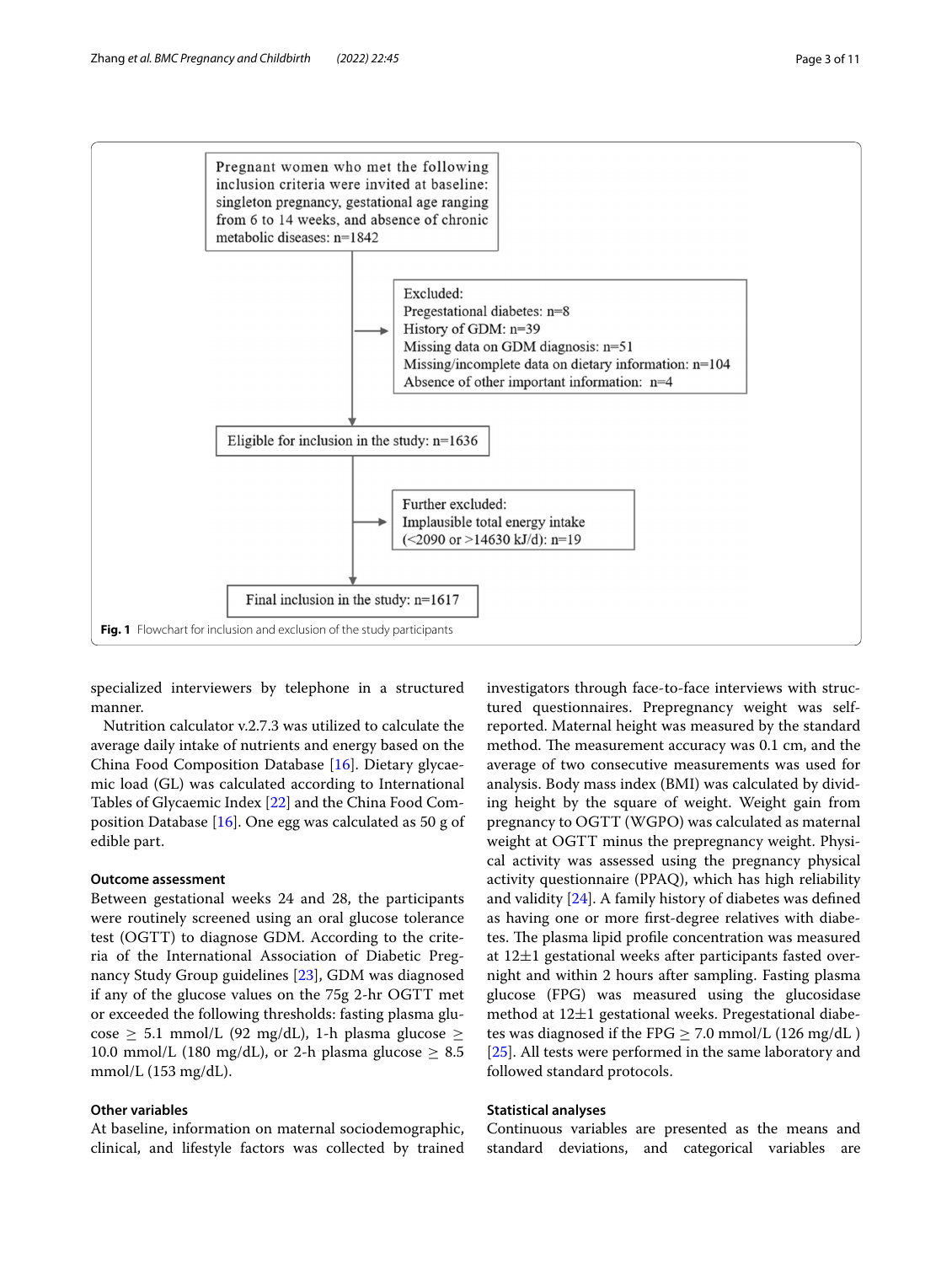summarized as frequencies and percentages. Analysis of variance (ANOVA) and chi-square tests were used to compare the maternal characteristics according to cholesterol and egg consumption. Logistic regression models were used to examine the associations among cholesterol consumption, egg consumption, and GDM, and the results are presented as odds ratios (ORs) with 95% confdence intervals (CIs). We performed tests for linear trends by entering the median value of each category of cholesterol and egg intake as a continuous variable in the models. Generalized linear models were conducted to examine the association of total cholesterol and egg intake (per 100 mg/d and one egg/d increase, respectively) with FPG, 1-h postprandial plasma glucose (PPG), and 2-h PPG, and the results are presented as coefficients (β) with 95% CIs. We specifically selected confounding factors from the literature.

Nutrients correlated with dietary cholesterol (saturated fat, unsaturated fat, animal protein, and fbre)

<span id="page-3-0"></span>**Table 1** Characteristics and dietary intake of participants according to quartile of total cholesterol intake

| Characteristic                                                  | Overall |       | Quartile of total cholesterol intake (mg/d) |       |                     |       |                     |       |            |       | P-value |
|-----------------------------------------------------------------|---------|-------|---------------------------------------------|-------|---------------------|-------|---------------------|-------|------------|-------|---------|
|                                                                 |         |       | $Q1(\leq 186.0)$                            |       | Q2(186.1-<br>332.0) |       | Q3(332.1-<br>464.0) |       | Q4(>464.0) |       |         |
| N                                                               | 1617    |       | 408                                         |       | 404                 |       | 401                 |       | 404        |       |         |
| Age, years (mean, SD)                                           | 28.6    | 4.1   | 28.0                                        | 3.8   | 28.5                | 3.9   | 29.0                | 4.4   | 28.9       | 4.1   | 0.001   |
| Prepregnancy BMI, kg/m <sup>2</sup> (mean, SD)                  | 21.1    | 3.1   | 21.2                                        | 3.2   | 21.1                | 3.1   | 21.3                | 3.0   | 20.9       | 3.0   | 0.249   |
| Parity (N, %)                                                   |         |       |                                             |       |                     |       |                     |       |            |       |         |
| Primiparous                                                     | 1157    | 71.6  | 290                                         | 71.1  | 286                 | 70.8  | 293                 | 73.1  | 288        | 71.3  | 0.890   |
| Multiparous                                                     | 460     | 28.4  | 118                                         | 28.9  | 118                 | 29.2  | 108                 | 26.9  | 116        | 28.7  |         |
| Family history of diabetes (N, %)                               | 162     | 10.0  | 40                                          | 9.8   | 40                  | 9.9   | 41                  | 10.2  | 41         | 10.1  | 0.997   |
| Education (N, %)                                                |         |       |                                             |       |                     |       |                     |       |            |       |         |
| High school or lower                                            | 387     | 23.9  | 103                                         | 25.2  | 109                 | 27.0  | 96                  | 23.9  | 79         | 19.6  | < 0.001 |
| Junior college                                                  | 590     | 36.5  | 175                                         | 42.9  | 135                 | 33.4  | 146                 | 36.4  | 134        | 33.2  |         |
| University or higher                                            | 640     | 39.6  | 130                                         | 31.9  | 160                 | 39.6  | 159                 | 39.7  | 191        | 47.3  |         |
| Monthly income of the family per capita, yuan (N, %)            |         |       |                                             |       |                     |       |                     |       |            |       |         |
| $<$ 5000                                                        | 535     | 33.1  | 147                                         | 36.0  | 125                 | 30.9  | 134                 | 33.4  | 129        | 31.9  | 0.215   |
| 5000~9999                                                       | 743     | 45.9  | 192                                         | 47.1  | 191                 | 47.3  | 184                 | 45.9  | 176        | 43.6  |         |
| $\geq 10000$                                                    | 339     | 21.0  | 69                                          | 16.9  | 88                  | 21.8  | 83                  | 20.7  | 99         | 24.5  |         |
| Smoking before pregnancy (N, %)                                 | 61      | 3.8   | 17                                          | 4.2   | 10                  | 2.5   | 12                  | 3.0   | 22         | 5.5   | 0.119   |
| Alcohol consumption before pregnancy (N, %)                     | 131     | 8.1   | 34                                          | 8.3   | 23                  | 5.7   | 28                  | 7.0   | 46         | 11.4  | 0.021   |
| WGPO, kg (mean, SD)                                             | 6.20    | 3.31  | 5.64                                        | 3.26  | 6.43                | 3.25  | 6.27                | 3.26  | 6.44       | 3.40  | 0.001   |
| Physical activity, MET <sup>h</sup> wk <sup>-1</sup> (mean, SD) | 106.8   | 46.4  | 105.3                                       | 48.8  | 108.7               | 49.0  | 105.8               | 41.9  | 107.4      | 45.5  | 0.710   |
| Plasma TG, mmol/L (mean, SD)                                    | 1.32    | 0.50  | 1.30                                        | 0.47  | 1.31                | 0.45  | 1.36                | 0.52  | 1.30       | 0.57  | 0.257   |
| Plasma TC, mmol/L (mean, SD)                                    | 4.14    | 0.64  | 4.05                                        | 0.66  | 4.13                | 0.61  | 4.17                | 0.63  | 4.21       | 0.67  | 0.002   |
| Plasma LDL-C, mmol/L (mean, SD)                                 | 2.05    | 0.9   | 2.03                                        | 0.52  | 2.05                | 0.48  | 2.06                | 0.48  | 2.04       | 0.48  | 0.932   |
| Plasma HDL-C, mmol/L (mean, SD)                                 | 1.67    | 0.34  | 1.60                                        | 0.34  | 1.66                | 0.34  | 1.68                | 0.32  | 1.75       | 0.35  | < 0.001 |
| GDM (N, %)                                                      | 571     | 35.3  | 118                                         | 28.9  | 146                 | 36.1  | 151                 | 37.7  | 156        | 38.6  | 0.016   |
| Dietary intake                                                  |         |       |                                             |       |                     |       |                     |       |            |       |         |
| Eggs, number/d (mean, SD)                                       | 0.71    | 0.58  | 0.12                                        | 0.21  | 0.49                | 0.29  | 0.89                | 0.31  | 1.34       | 0.56  | < 0.001 |
| Red meats, g/d (mean, SD)                                       | 59.5    | 50.5  | 39.3                                        | 39.0  | 59.5                | 41.7  | 61.0                | 51.1  | 78.3       | 59.7  | < 0.001 |
| Poultry, g/d (mean, SD)                                         | 12.5    | 29.2  | 6.3                                         | 17.7  | 11.2                | 22.4  | 13.5                | 29.2  | 19.3       | 40.8  | < 0.001 |
| Fish/shellfish, g/d (mean, SD)                                  | 18.6    | 41.8  | 6.9                                         | 19.3  | 14.1                | 33.5  | 17.6                | 41.6  | 35.8       | 57.8  | < 0.001 |
| Total dairy products, g/d (mean, SD)                            | 138.5   | 132.8 | 93.8                                        | 116.2 | 132.6               | 129.5 | 149.4               | 124.7 | 178.7      | 145.0 | < 0.001 |
| Animal organs, g/d (mean, SD)                                   | 5.4     | 17.3  | 3.2                                         | 14.8  | 4.6                 | 11.5  | 4.5                 | 13.6  | 9.1        | 25.4  | < 0.001 |
| Dietary glycaemic load, g/d (mean, SD)                          | 153.3   | 59.4  | 147.3                                       | 58.7  | 152.7               | 53.6  | 158.4               | 67.6  | 154.8      | 56.7  | 0.061   |
| Energy intake, kcal/d (mean, SD)                                | 1848.1  | 530.5 | 1600.1                                      | 486.6 | 1819.1              | 510.2 | 1901.2              | 475.4 | 2074.9     | 535.9 | < 0.001 |
| Saturated fat, unsaturated fat, g/d (mean, SD)                  | 68.8    | 24.8  | 53.0                                        | 19.1  | 66.6                | 23.5  | 72.0                | 20.3  | 83.6       | 25.6  | < 0.001 |
| Animal protein, g/d (mean, SD)                                  | 25.4    | 15.4  | 12.8                                        | 8.2   | 22.7                | 10.4  | 27.3                | 12.2  | 39.1       | 16.4  | < 0.001 |
| Fibre, g/d (mean, SD)                                           | 12.9    | 6.3   | 11.9                                        | 6.5   | 12.9                | 6.7   | 13.0                | 5.8   | 13.7       | 5.9   | < 0.001 |

*BMI* body mass index, *WGPO* Weight gain from pregnancy to OGTT, *TG* triglyceride, *TC* total cholesterol, *HDL-C* high-density lipoprotein cholesterol, *LDL-C* low-density lipoprotein cholesterol, *GDM* gestational diabetes mellitus, *MET* metabolic equivalent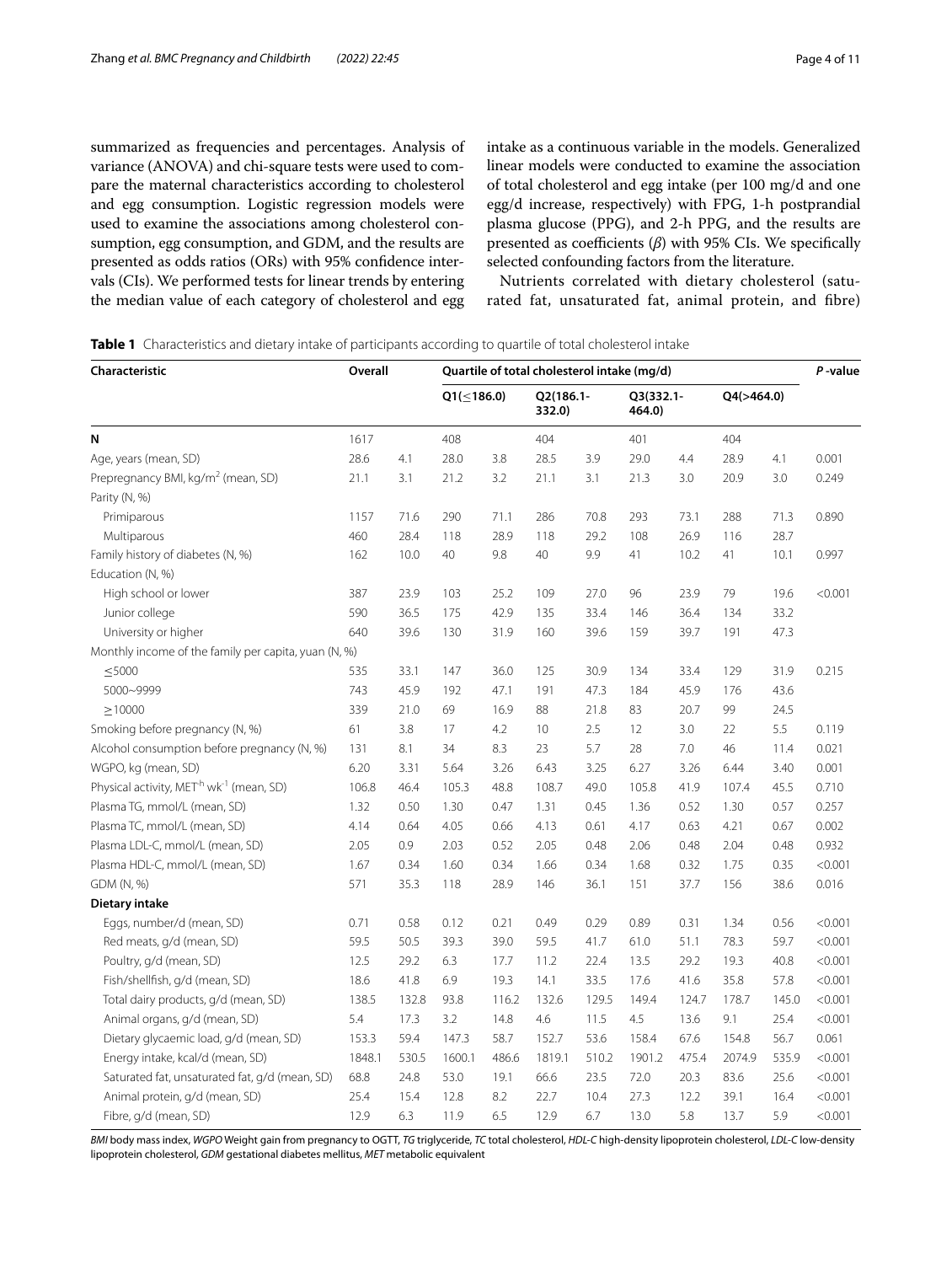were adjusted individually or in combination with Model 2 covariates to evaluate the independent efect of cholesterol on GDM. To determine whether certain cholesterol-containing foods were major drivers of the association, we individually adjusted for eggs, red meat, fsh/shellfsh, poultry, total dairy products, and animal organs. To determine whether the efect of total cholesterol on GDM is related to elevated plasma lipids, the concentrations of plasma triglyceride (TG), total cholesterol (TC), low-density lipoprotein cholesterol (LDL-C), and high-density lipoprotein cholesterol (HDL-C) were further adjusted individually or in combination.

To evaluate the modifcation efect by potential risk factors for GDM, including maternal age  $\langle$  <30 or  $\geq$ 30

years), prepregnancy BMI (<24 or  $\geq$ 24 kg/m<sup>2</sup>), parity (primiparous or multiparous), physical activity (<Median or  $\geq$ Median), family history of diabetes (yes or no), concentration of plasma TG, TC, LDL-C, and HDL-C (<Median or  $\geq$ Median), we conducted stratifed analyses by these potential factors and estimated *P* values for interaction terms. In addition, path analysis, including total cholesterol intake, plasma TG, TC, LDL-C, HDL-C levels, and GDM risk, was conducted. Age and prepregnancy BMI were included as possible confounding factors. All analyses were performed using the statistical package R ([http://www.R-project.org;](http://www.r-project.org) 3.4.3 version) and Empower (R) [\(www.empowerstats.com](http://www.empowerstats.com), X&Y Solutions, Inc. Boston MA). Statistical signifcance was accepted at a two-sided *P* value of <0.05.

<span id="page-4-0"></span>**Table 2** Associations between total cholesterol intake per day and GDM

|                                                          | Continuous<br>variable (each<br>additional 100<br>mg/d) |               | Quartile of total cholesterol intake (mq/d) |                          |                |               |                |               |       |               |       |
|----------------------------------------------------------|---------------------------------------------------------|---------------|---------------------------------------------|--------------------------|----------------|---------------|----------------|---------------|-------|---------------|-------|
|                                                          |                                                         |               | Q <sub>1</sub>                              |                          | Q <sub>2</sub> |               | Q <sub>3</sub> |               | Q4    |               |       |
|                                                          | <b>OR</b>                                               | 95%CI         | <b>OR</b>                                   | 95%CI                    | <b>OR</b>      | 95%CI         | <b>OR</b>      | 95%CI         | OR    | 95%CI         |       |
| Median, mg/d                                             | 332.0                                                   |               | 103.0                                       |                          | 268.0          |               | 394.0          |               | 571.5 |               |       |
| Model 1ª                                                 | 1.08                                                    | $1.03 - 1.14$ | 1.00                                        | $\overline{\phantom{a}}$ | 1.39           | 1.04-1.87     | 1.48           | $1.11 - 1.99$ | 1.55  | $1.15 - 2.07$ | 0.004 |
| Model 2 <sup>b</sup>                                     | 1.07                                                    | $1.02 - 1.13$ | 1.00                                        | $\overline{\phantom{a}}$ | 1.39           | 1.03-1.88     | 1.40           | 1.04-1.89     | 1.48  | $1.10 - 2.00$ | 0.015 |
| Model 2 plus nutrients <sup>c</sup>                      |                                                         |               |                                             |                          |                |               |                |               |       |               |       |
| Saturated fat, unsaturated fat                           | 1.07                                                    | $1.01 - 1.13$ | 1.00                                        | $\overline{\phantom{a}}$ | 1.37           | $1.01 - 1.86$ | 1.37           | 1.00-1.87     | 1.42  | 1.02-1.98     | 0.049 |
| Animal protein                                           | 1.10                                                    | $1.03 - 1.18$ | 1.00                                        | $\overline{\phantom{a}}$ | 1.43           | 1.05-1.96     | 1.45           | 1.04-2.00     | 1.61  | $1.11 - 2.34$ | 0.019 |
| Fibre                                                    | 1.07                                                    | $1.02 - 1.13$ | 1.00                                        | $\overline{\phantom{a}}$ | 1.40           | 1.03-1.89     | 1.40           | 1.04-1.90     | 1.49  | 1.10-2.01     | 0.014 |
| All previous nutrients                                   | 1.10                                                    | $1.02 - 1.17$ | 1.00                                        | $\overline{\phantom{a}}$ | 1.42           | 1.04-1.94     | 1.42           | 1.02-1.97     | 1.59  | 1.09-2.32     | 0.024 |
| Model 2 plus cholesterol-containing foods d              |                                                         |               |                                             |                          |                |               |                |               |       |               |       |
| Eggs                                                     | 1.01                                                    | $0.92 - 1.11$ | 1.00                                        | $\overline{\phantom{a}}$ | 1.26           | $0.91 - 1.73$ | 1.13           | $0.77 - 1.64$ | 1.05  | $0.66 - 1.66$ | 0.941 |
| Red meats                                                | 1.08                                                    | $1.02 - 1.14$ | 1.00                                        | $\overline{\phantom{a}}$ | 1.39           | 1.02-1.88     | 1.41           | 1.04-1.91     | 1.51  | $1.11 - 2.07$ | 0.013 |
| Poultry                                                  | 1.08                                                    | $1.02 - 1.14$ | 1.00                                        | $\overline{\phantom{a}}$ | 1.38           | 1.02-1.87     | 1.41           | 1.04-1.91     | 1.52  | 1.12-2.06     | 0.010 |
| Fish/shellfish                                           | 1.07                                                    | $1.02 - 1.13$ | 1.00                                        | $\overline{\phantom{a}}$ | 1.39           | 1.03-1.89     | 1.40           | 1.04-1.90     | 1.48  | 1.09-2.02     | 0.018 |
| Total dairy products                                     | 1.07                                                    | $1.01 - 1.12$ | 1.00                                        | $\overline{\phantom{a}}$ | 1.38           | 1.02-1.86     | 1.37           | $1.01 - 1.86$ | 1.44  | 1.06-1.96     | 0.031 |
| Animal organs                                            | 1.07                                                    | $1.02 - 1.13$ | 1.00                                        | $\overline{\phantom{a}}$ | 1.37           | $1.01 - 1.85$ | 1.38           | 1.02-1.87     | 1.46  | 1.08-1.98     | 0.019 |
| Model 2 plus plasma lipid profiles (mmol/L) <sup>e</sup> |                                                         |               |                                             |                          |                |               |                |               |       |               |       |
| TG                                                       | 1.08                                                    | $1.02 - 1.14$ | 1.00                                        | $\overline{\phantom{a}}$ | 1.41           | 1.03-1.92     | 1.37           | 1.00-1.87     | 1.54  | $1.10 - 2.14$ | 0.021 |
| <b>TC</b>                                                | 1.08                                                    | $1.02 - 1.14$ | 1.00                                        | $\overline{\phantom{a}}$ | 1.40           | 1.03-1.91     | 1.38           | 1.01-1.88     | 1.49  | 1.07-2.08     | 0.029 |
| LDL-C                                                    | 1.08                                                    | 1.02-1.15     | 1.00                                        | $\overline{\phantom{a}}$ | 1.41           | 1.04-1.92     | 1.39           | 1.02-1.91     | 1.53  | $1.10 - 2.13$ | 0.019 |
| HDL-C                                                    | 1.08                                                    | $1.02 - 1.14$ | 1.00                                        | $\overline{\phantom{a}}$ | 1.40           | 1.03-1.91     | 1.38           | 1.01-1.89     | 1.50  | 1.08-2.09     | 0.027 |
| All previous measurements                                | 1.08                                                    | $1.01 - 1.14$ | 1.00                                        | $\overline{\phantom{a}}$ | 1.40           | 1.03-1.91     | 1.36           | 1.00-1.86     | 1.51  | 1.08-2.11     | 0.028 |

*TG* triglyceride, *TC* total cholesterol, *HDL-C* high-density lipoprotein cholesterol, *LDL-C* low-density lipoprotein cholesterol, *GDM* gestational diabetes mellitus <sup>a</sup> Crude model

<sup>c</sup> Nutrients correlated with dietary cholesterol (saturated fat, unsaturated fat, trans fat, animal protein and fibre) were adjusted individually or in combination, in addition to Model 2 covariates

<sup>d</sup> To determine if certain cholesterol-containing foods were major determinants for the associations, eggs, red meat, poultry, fish and shellfish, total dairy products and edible offal were adjusted individually in addition to Model 2 covariates

<sup>e</sup> To determine whether the effect of total cholesterol on GDM is related to the increase of plasma lipid profiles, the concentrations of plasma TG, TC, LDL-C and HDL-C were further adjusted individually or in combination in addition to Model 2 covariates

**b** Adjusted for energy intake, age, prepregnancy BMI, education, income of family, parity, family history of diabetes, smoking before pregnancy, alcohol consumption before pregnancy, physical activity, dietary glycaemic load, weight gain from pregnancy to OGTT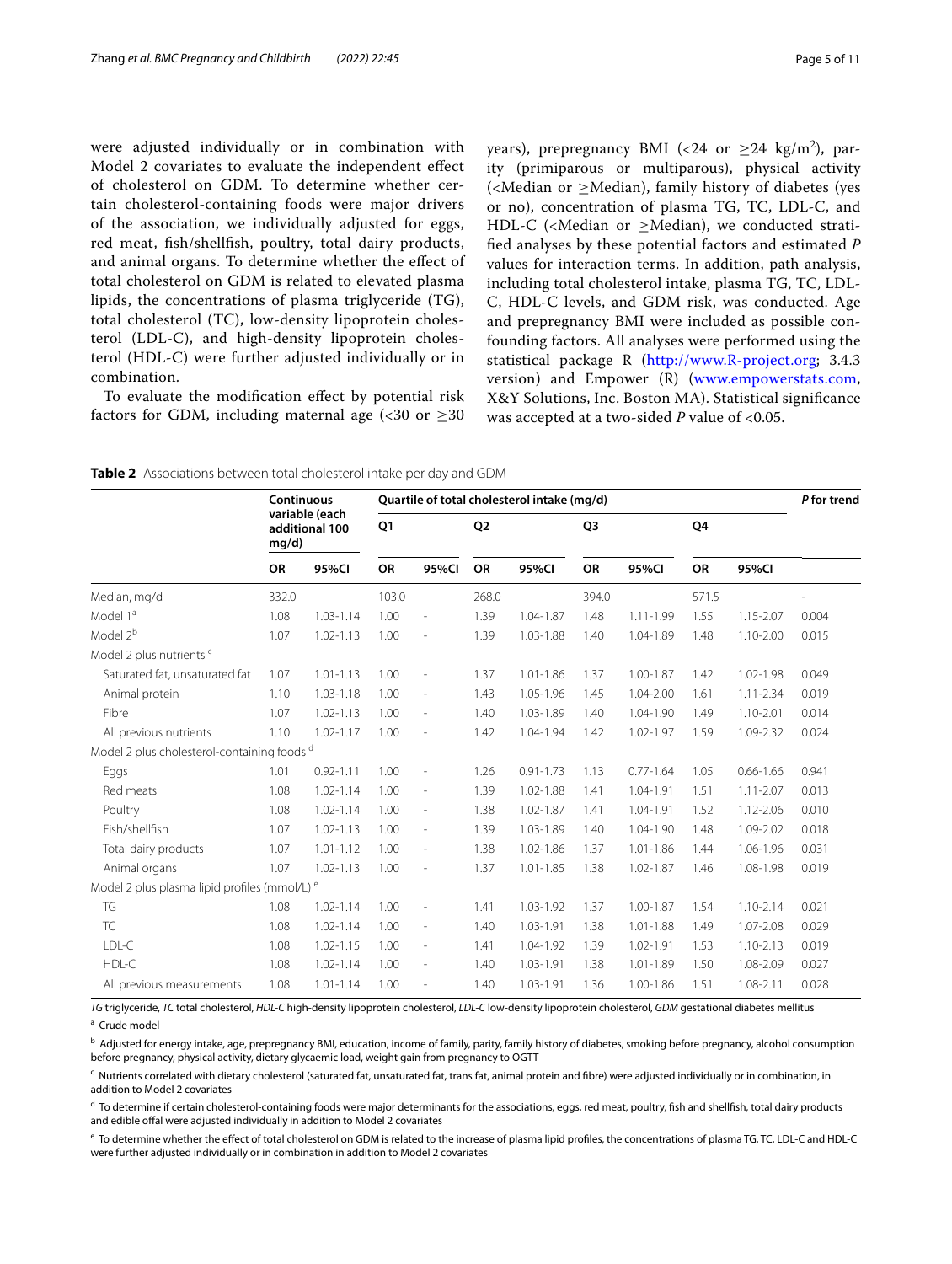# **Results**

# **Study population characteristics**

The basic characteristics and dietary intake of the 1617 pregnant women are shown in Table [1](#page-3-0) and Table [S1.](#page-9-11) Most of the pregnant women were Han Chinese (97.4%). The average total cholesterol intake was 340.8 mg/day. Cholesterol from eggs accounted for 59.2% followed by red meat (12.1%), poultry (6.4%), fsh/shellfsh (6.4%), dairy products (6.2%), animal organs (2.8%), and other foods (6.9%).

# **Associations between maternal cholesterol intake and GDM**

After adjusting for potential confounders, each additional 100 mg/d of total dietary cholesterol was signifcantly and positively associated with a higher risk of GDM (OR= $1.07$ , 95% CI 1.0[2](#page-4-0)-1.13; Table 2). The ORs for GDM were 1.39 (95% CI: 1.03, 1.88), 1.40 (95% CI: 1.04, 1.89) and 1.48 (95% CI: 1.10, 2.00) for successive quartiles of total cholesterol intake (P<sub>trend</sub>=0.015) com-pared to the lowest quartile (Table [2](#page-4-0)). These associations remained signifcant after further adjustment for plasma lipid profles, dietary fats, animal protein, fbre, red meats, poultry, fsh/shellfsh, total dairy products, and animal organs. However, the association between total cholesterol consumption and the risk of GDM was no longer signifcant after adjustment for egg consumption  $(OR=1.01, 95\% \text{ CI } 0.92-1.11; \text{Table 2}).$  $(OR=1.01, 95\% \text{ CI } 0.92-1.11; \text{Table 2}).$  $(OR=1.01, 95\% \text{ CI } 0.92-1.11; \text{Table 2}).$  The ORs were 1.26 (95% CI: 0.91, 1.73), 1.13 (95% CI: 0.77, 1.64), and 1.05 (95% CI: 0.66, 1.66) for successive quartiles of total cholesterol intake after adjustment for egg consumption (*P*  $t_{\text{trend}}$ =0.941). The associations between total cholesterol intake and blood glucose levels are shown in Table [S2.](#page-9-11)

We further divided total cholesterol into cholesterol from eggs and cholesterol from other foods (except eggs) to explore the potentially unique contributions of egg intake. Cholesterol from eggs was positively associated with incident GDM in fully adjusted models. The ORs for GDM were 1.14 (95% CI: 0.90, 1.46) and 1.43 (95% CI: 1.08, 1.90) for successive tertiles of cholesterol from egg intake ( $P_{\text{trend}}$ =0.019) compared to the lowest tertiles (Table [3\)](#page-5-0). However, the association between cholesterol from other foods (except eggs) and GDM was not signifcant ( $P > 0.05$ ; Table [3](#page-5-0)).

<span id="page-5-0"></span>**Table 3** Associations of cholesterol from eggs and other foods per day with GDM

| Continuous variable<br>(each additional 100<br>mg/d) |               |       | P for trend              |                |               |                                       |               |       |
|------------------------------------------------------|---------------|-------|--------------------------|----------------|---------------|---------------------------------------|---------------|-------|
|                                                      |               | Q1    |                          | Q <sub>2</sub> |               | Q <sub>3</sub>                        |               |       |
| <b>OR</b>                                            | 95%CI         | OR    | 95%CI                    | <b>OR</b>      | 95%CI         | OR                                    | 95%CI         |       |
|                                                      |               |       |                          |                |               |                                       |               |       |
| 194.7                                                |               | 107.0 |                          | 127.3          |               | 128.3                                 |               |       |
| 1.11                                                 | $1.04 - 1.17$ | 1.00  | $\overline{a}$           | 1.22           | $0.97 - 1.55$ | 1.50                                  | 1.15-1.97     | 0.003 |
| 1.09                                                 | $1.03 - 1.17$ | 1.00  | ٠                        | 1.14           | $0.90 - 1.46$ | 1.43                                  | 1.08-1.90     | 0.019 |
|                                                      |               |       |                          |                |               |                                       |               |       |
| 1.09                                                 | $1.03 - 1.16$ | 1.00  |                          | 1.12           | $0.88 - 1.44$ | 1.40                                  | 1.05-1.86     | 0.027 |
| 1.10                                                 | $1.03 - 1.17$ | 1.00  | $\overline{\phantom{a}}$ | 1.14           | $0.89 - 1.47$ | 1.42                                  | 1.07-1.90     | 0.022 |
| 1.09                                                 | 1.03-1.16     | 1.00  | $\overline{\phantom{a}}$ | 1.14           | $0.89 - 1.45$ | 1.42                                  | 1.07-1.88     | 0.021 |
| 1.10                                                 | 1.03-1.17     | 1.00  |                          | 1.13           | $0.88 - 1.45$ | 1.42                                  | 1.06-1.90     | 0.025 |
|                                                      |               |       |                          |                |               |                                       |               |       |
| 121.0                                                |               | 51.0  |                          | 121.0          |               | 216.0                                 |               |       |
| 1.02                                                 | $0.93 - 1.13$ | 1.00  | ٠                        | 1.34           | 1.04-1.73     | 1.30                                  | 1.00-1.59     | 0.047 |
| 0.99                                                 | $0.88 - 1.12$ | 1.00  |                          | 1.33           | $0.98 - 1.80$ | 1.28                                  | $0.93 - 1.45$ | 0.102 |
|                                                      |               |       |                          |                |               |                                       |               |       |
| 0.96                                                 | $0.85 - 1.09$ | 1.00  |                          | 1.26           | $0.92 - 1.72$ | 1.23                                  | $0.88 - 1.40$ | 0.240 |
| 0.95                                                 | $0.81 - 1.12$ | 1.00  | $\overline{\phantom{a}}$ | 1.40           | $0.97 - 2.03$ | 1.36                                  | $0.96 - 1.58$ | 0.103 |
| 0.98                                                 | $0.87 - 1.11$ | 1.00  | $\overline{\phantom{a}}$ | 1.32           | $0.97 - 1.02$ | 1.28                                  | $0.92 - 1.44$ | 0.126 |
| 0.93                                                 | $0.79 - 1.10$ | 1.00  | $\overline{\phantom{a}}$ | 1.34           | $0.92 - 1.94$ | 1.31                                  | $0.90 - 1.54$ | 0.181 |
|                                                      |               |       |                          |                |               | Tertiles of cholesterol intake (mg/d) |               |       |

*GDM* gestational diabetes mellitus

<sup>a</sup> Crude model

**b** Adjusted for energy intake, age, prepregnancy BMI, education, income of family, parity, family history of diabetes, smoking before pregnancy, alcohol consumption before pregnancy, physical activity, dietary glycaemic load, weight gain from pregnancy to OGTT

<sup>c</sup> Nutrients correlated with dietary cholesterol (saturated fat, unsaturated fat, trans fat, animal protein, and fibre) were adjusted individually or in combination in addition to Model 2 covariates.

<sup>d</sup> Other foods included red meat, poultry, fish and shellfish, dairy products, animal organs and the others (except eggs)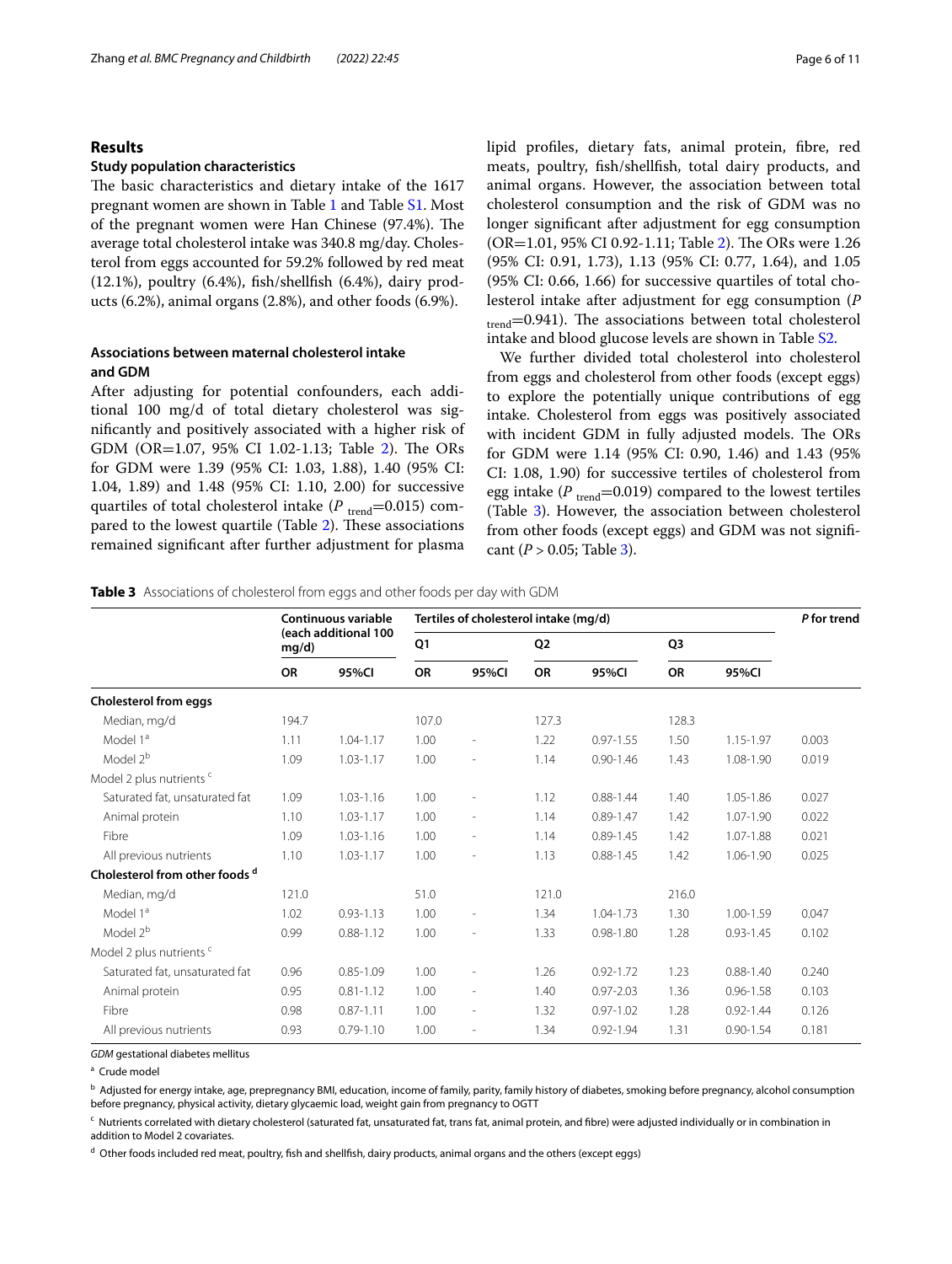# **Associations between maternal egg intake and GDM**

After adjusting for potential confounders, each additional egg consumed per day was signifcantly and positively associated with a higher risk of incident GDM  $(OR=1.32, 95\% \text{ CI } 1.11-1.58$ ; Table [4](#page-6-0)). The ORs for GDM were 1.00 (95% CI reference), 1.48 (95% CI 1.11, 1.99), 1.39 (95% CI 1.03, 1.87), and 1.59 (95% CI 1.18, 2.14) for successive quartiles of egg intake  $(P_{\text{trend}}=0.006)$ (Table [4](#page-6-0)). These associations remained significant after further adjustment for plasma lipid profles, dietary fats, animal protein, and fbre.

### **Subgroup analyses**

The association between total cholesterol intake (per 100 mg/day) and incident GDM was stronger in participants with plasma TG, TC, and LDL-C levels above the median (*P* interaction=0.019, 0.006 and 0.022, respectively; Table [5\)](#page-7-0) as well as stronger in participants over the age of 30 (*P* interaction=0.048; Table [5\)](#page-7-0). The association of both total cholesterol and egg intake with GDM risk was not significantly modified by prepregnancy BMI, parity, physical activity, family history of diabetes, or plasma HDL-C level (*P* interaction  $>0.05$  $>0.05$ ) (Table 5).

# **Path analysis**

Figure [2](#page-8-0) shows the results of path analysis, including total cholesterol intake, plasma TG, TC, LDL-C, HDL-C levels, and GDM risk. The paths from total cholesterol intake to the concentrations of TC and HDL-C as well as the paths from the concentrations of TG, TC, and LDL-C neuroticism to GDM risk were statistically signifcant (*P*<0.05). In addition, the direct path from total cholesterol intake to GDM risk was also statistically signifcant (standardized path coefficient:  $0.070$ ,  $P = 0.010$ ).

# **Discussion**

In the present study, we observed a signifcant positive association between total cholesterol intake during pregnancy and incident GDM after adjusting for potential risk factors for GDM, including fat amount and animal protein. Similarly, cholesterol intake before pregnancy positively correlated with the risk of GDM in a large cohort study, including 13475 women of childbearing age in the United States [\[26](#page-10-12)]. Moreover, Qiu et al. [\[9](#page-9-8)] found an increased GDM risk of 1.35 times in mothers with cholesterol intake of more than 294 mg/d compared to mothers with dietary cholesterol intake of less than 151 mg/d. Wu et al. [\[8](#page-9-7)] reported similar results in a cohort

<span id="page-6-0"></span>

| Table 4 Associations between maternal dietary egg intake per day and GDM |  |  |  |  |
|--------------------------------------------------------------------------|--|--|--|--|
|                                                                          |  |  |  |  |

|                                                          | <b>Continuous</b><br>variable (each<br>additional egg/d) |               | Quartile egg intake (number/d) | P for trend              |                |               |                |               |           |               |                |
|----------------------------------------------------------|----------------------------------------------------------|---------------|--------------------------------|--------------------------|----------------|---------------|----------------|---------------|-----------|---------------|----------------|
|                                                          |                                                          |               | Q1                             |                          | Q <sub>2</sub> |               | Q <sub>3</sub> |               | Q4        |               |                |
|                                                          | <b>OR</b>                                                | 95%CI         | <b>OR</b>                      | 95%CI                    | <b>OR</b>      | 95%CI         | <b>OR</b>      | 95%CI         | <b>OR</b> | 95%CI         |                |
| Median, number/d                                         | 0.7                                                      |               | 0                              |                          | 0.5            |               | 1.0            |               | 1.3       |               | $\overline{a}$ |
| Model 1 <sup>a</sup>                                     | 1.36                                                     | 1.14-1.62     | 1.00                           | $\overline{\phantom{a}}$ | 1.48           | $1.11 - 1.98$ | 1.46           | 1.09-1.96     | 1.64      | $1.22 - 2.20$ | 0.002          |
| Model 2 <sup>b</sup>                                     | 1.32                                                     | $1.11 - 1.58$ | 1.00                           | $\overline{\phantom{a}}$ | 1.48           | 1.11-1.99     | 1.39           | 1.03-1.87     | 1.59      | 1.18-2.14     | 0.006          |
| Model 2 plus nutrients <sup>c</sup>                      |                                                          |               |                                |                          |                |               |                |               |           |               |                |
| Saturated fat, unsaturated fat                           | 1.30                                                     | 1.08-1.56     | 1.00                           | $\overline{\phantom{a}}$ | 1.47           | 1.09-1.97     | 1.35           | 1.00-1.84     | 1.54      | 1.13-2.09     | 0.013          |
| Animal protein                                           | 1.33                                                     | $1.10 - 1.60$ | 1.00                           | $\overline{\phantom{a}}$ | 1.48           | 1.11-1.99     | 1.39           | 1.02-1.89     | 1.59      | 1.16-2.17     | 0.008          |
| Fibre                                                    | 1.32                                                     | $1.11 - 1.58$ | 1.00                           | $\overline{\phantom{a}}$ | 1.48           | 1.11-1.99     | 1.39           | 1.03-1.88     | 1.59      | 1.18-2.15     | 0.005          |
| All previous nutrients                                   | 1.32                                                     | $1.10 - 1.60$ | 1.00                           | $\overline{\phantom{a}}$ | 1.48           | 1.10-1.98     | 1.38           | $1.02 - 1.88$ | 1.58      | 1.16-2.17     | 0.009          |
| Model 2 plus plasma lipid profiles (mmol/L) <sup>d</sup> |                                                          |               |                                |                          |                |               |                |               |           |               |                |
| TG                                                       | 1.30                                                     | $1.10 - 1.60$ | 1.00                           | $\overline{\phantom{a}}$ | 1.57           | 1.16-2.12     | 1.46           | 1.07-1.99     | 1.65      | 1.20-2.25     | 0.009          |
| <b>TC</b>                                                | 1.31                                                     | 1.09-1.58     | 1.00                           | $\overline{\phantom{a}}$ | 1.61           | 1.19-2.18     | 1.45           | 1.06-1.98     | 1.64      | $1.20 - 2.24$ | 0.011          |
| LDL-C                                                    | 1.33                                                     | $1.11 - 1.60$ | 1.00                           | $\overline{\phantom{a}}$ | 1.62           | 1.20-2.19     | 1.46           | 1.07-1.99     | 1.68      | 1.23-2.30     | 0.007          |
| HDL-C                                                    | 1.31                                                     | 1.09-1.58     | 1.00                           | $\overline{\phantom{a}}$ | 1.60           | 1.19-2.16     | 1.44           | 1.06-1.96     | 1.64      | 1.20-2.25     | 0.011          |
| All previous measurements                                | 1.30                                                     | 1.08-1.56     | 1.00                           | $\overline{\phantom{a}}$ | 1.58           | 1.17-2.13     | 1.46           | 1.07-1.99     | 1.63      | 1.19-2.23     | 0.011          |

*TG* triglyceride, *TC* total cholesterol, *HDL-C* high-density lipoprotein cholesterol, *LDL-C* low-density lipoprotein cholesterol, *GDM* gestational diabetes mellitus <sup>a</sup> Crude model

**b** Adjusted for energy intake, age, prepregnancy BMI, education, income of family, parity, family history of diabetes, smoking before pregnancy, alcohol consumption before pregnancy, physical activity, dietary glycaemic load, weight gain from pregnancy to OGTT

<sup>c</sup> Nutrients correlated with egg (saturated fat, unsaturated fat, trans fat, animal protein and fibre) were adjusted individually or in combination, in addition to Model 2 covariates.

<sup>d</sup> To determine whether the effect of egg intake on GDM is related to the increase of plasma lipid profiles, the concentrations of plasma TG, TC, LDL-C and HDL-C were further adjusted individually or in combination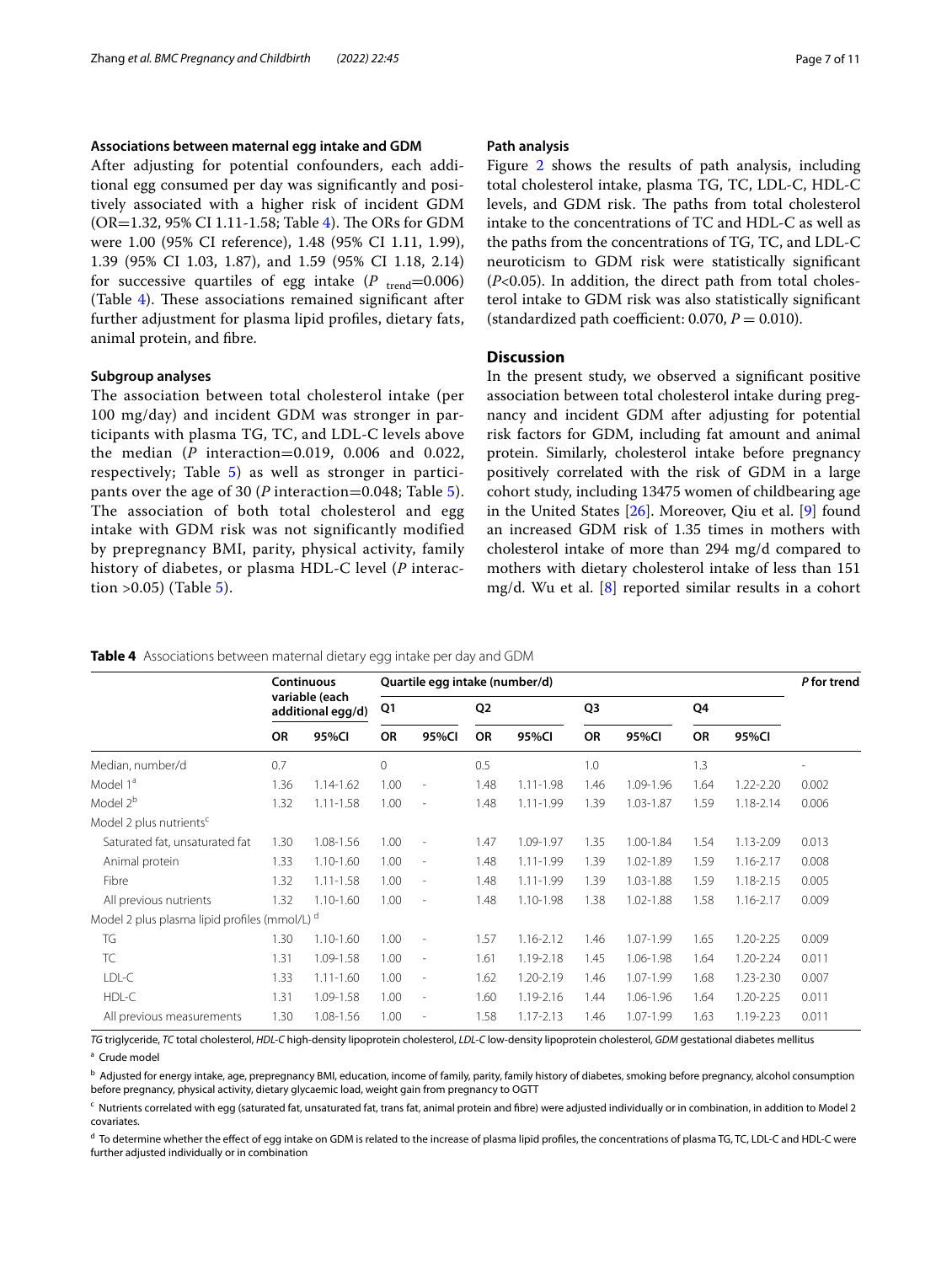| <b>Stratification factors</b>                                                                                                                                 |      |      | <b>Total cholesterol intake</b><br>(each additional 100 mg/d) <sup>a</sup> |                   | Egg intake (each additional egg/d) <sup>a</sup> |               |                   |  |  |
|---------------------------------------------------------------------------------------------------------------------------------------------------------------|------|------|----------------------------------------------------------------------------|-------------------|-------------------------------------------------|---------------|-------------------|--|--|
|                                                                                                                                                               | N    | OR   | 95%CI                                                                      | P for interaction | OR                                              | 95%CI         | P for interaction |  |  |
| All participants                                                                                                                                              | 1617 | 1.07 | $1.02 - 1.13$                                                              |                   | 1.32                                            | $1.11 - 1.58$ |                   |  |  |
| Age (years)                                                                                                                                                   |      |      |                                                                            |                   |                                                 |               |                   |  |  |
| <30                                                                                                                                                           | 969  | 1.02 | $0.95 - 1.10$                                                              | 0.048             | 1.12                                            | $0.89 - 1.42$ | 0.036             |  |  |
| $\geq$ 30                                                                                                                                                     | 648  | 1.24 | $1.12 - 1.32$                                                              |                   | 1.66                                            | 1.24-2.22     |                   |  |  |
| Prepregnancy BMI (kg/m <sup>2</sup> )                                                                                                                         |      |      |                                                                            |                   |                                                 |               |                   |  |  |
| $<$ 24                                                                                                                                                        | 1369 | 1.07 | $1.02 - 1.14$                                                              | 0.985             | 1.31                                            | 1.08-1.58     | 0.676             |  |  |
| $\geq$ 24                                                                                                                                                     | 248  | 1.06 | $0.91 - 1.24$                                                              |                   | 1.50                                            | $0.86 - 2.61$ |                   |  |  |
| Parity                                                                                                                                                        |      |      |                                                                            |                   |                                                 |               |                   |  |  |
| Primiparous                                                                                                                                                   | 1157 | 1.06 | $1.00 - 1.13$                                                              | 0.575             | 1.28                                            | 1.03, 1.58    | 0.673             |  |  |
| Multiparous                                                                                                                                                   | 460  | 1.11 | $1.0 - 1.22$                                                               |                   | 1.46                                            | 1.04, 2.05    |                   |  |  |
| Physical activity (MET <sup>-h</sup> wk <sup>-1)</sup>                                                                                                        |      |      |                                                                            |                   |                                                 |               |                   |  |  |
| <median< td=""><td>809</td><td>1.48</td><td>1.14-1.93</td><td>0.396</td><td>1.11</td><td>1.02, 1.20</td><td>0.262</td></median<>                              | 809  | 1.48 | 1.14-1.93                                                                  | 0.396             | 1.11                                            | 1.02, 1.20    | 0.262             |  |  |
| $\geq$ Median                                                                                                                                                 | 808  | 1.21 | $0.94 - 1.54$                                                              |                   | 1.05                                            | 0.98, 1.13    |                   |  |  |
| Family history of diabetes                                                                                                                                    |      |      |                                                                            |                   |                                                 |               |                   |  |  |
| Yes                                                                                                                                                           | 162  | 1.03 | $0.87 - 1.21$                                                              | 0.994             | 1.16                                            | 0.67, 2.00    | 0.964             |  |  |
| <b>No</b>                                                                                                                                                     | 1455 | 1.07 | $1.02 - 1.13$                                                              |                   | 1.32                                            | 1.09, 1.60    |                   |  |  |
| Plasma TG (mmol/L)                                                                                                                                            |      |      |                                                                            |                   |                                                 |               |                   |  |  |
| <median< td=""><td>828</td><td>1.06</td><td><math>0.97 - 1.15</math></td><td>0.019</td><td>1.29</td><td><math>0.97 - 1.71</math></td><td>0.260</td></median<> | 828  | 1.06 | $0.97 - 1.15$                                                              | 0.019             | 1.29                                            | $0.97 - 1.71$ | 0.260             |  |  |
| $\geq$ Median                                                                                                                                                 | 789  | 1.10 | 1.01-1.19                                                                  |                   | 1.33                                            | 1.04-1.70     |                   |  |  |
| Plasma TC (mmol/L)                                                                                                                                            |      |      |                                                                            |                   |                                                 |               |                   |  |  |
| <median< td=""><td>894</td><td>1.03</td><td><math>0.95 - 1.11</math></td><td>0.006</td><td>1.19</td><td><math>0.93 - 1.53</math></td><td>0.011</td></median<> | 894  | 1.03 | $0.95 - 1.11$                                                              | 0.006             | 1.19                                            | $0.93 - 1.53$ | 0.011             |  |  |
| $\geq$ Median                                                                                                                                                 | 723  | 1.14 | $1.04 - 1.25$                                                              |                   | 1.51                                            | 1.14-2.01     |                   |  |  |
| Plasma LDL-C (mmol/L)                                                                                                                                         |      |      |                                                                            |                   |                                                 |               |                   |  |  |
| <median< td=""><td>893</td><td>1.02</td><td><math>0.95 - 1.09</math></td><td>0.022</td><td>1.10</td><td><math>0.86 - 1.40</math></td><td>0.023</td></median<> | 893  | 1.02 | $0.95 - 1.09$                                                              | 0.022             | 1.10                                            | $0.86 - 1.40$ | 0.023             |  |  |
| $\geq$ Median                                                                                                                                                 | 724  | 1.15 | $1.07 - 1.24$                                                              |                   | 1.68                                            | 1.28-2.21     |                   |  |  |
| Plasma HDL-C (mmol/L)                                                                                                                                         |      |      |                                                                            |                   |                                                 |               |                   |  |  |
| <median< td=""><td>808</td><td>1.02</td><td><math>0.94 - 1.10</math></td><td>0.119</td><td>1.17</td><td><math>0.90 - 1.52</math></td><td>0.241</td></median<> | 808  | 1.02 | $0.94 - 1.10$                                                              | 0.119             | 1.17                                            | $0.90 - 1.52$ | 0.241             |  |  |
| >Median                                                                                                                                                       | 809  | 1.11 | 1.04-1.20                                                                  |                   | 1.47                                            | 1.14-1.89     |                   |  |  |

<span id="page-7-0"></span>**Table 5** Stratified analyses of potential modification effect for the impact of total cholesterol and egg intake on GDM

*BMI* body mass index, *TG* triglyceride, *TC* total cholesterol, *HDL-C* high-density lipoprotein cholesterol, *LDL-C* low-density lipoprotein cholesterol, *GDM* gestational diabetes mellitus, *MET* metabolic equivalent

a Adjusted for energy intake, age, prepregnancy BMI, education, income of family, parity, family history of diabetes, smoking before pregnancy, alcohol consumption before pregnancy, physical activity, dietary glycemic load, weight gain from pregnancy to OGTT

study involving 2124 pregnant Chinese women. However, no correlation between cholesterol intake and GDM was found in three case-control studies in Iran [[13](#page-10-3)[–15](#page-10-1)], which may account for the low level of cholesterol intake.

It is widely acknowledged that the pathogenesis of GDM is similar to that of T2DM. Previous studies have shown that cholesterol intake is positively associated with T2DM [[11,](#page-9-10) [27](#page-10-13)]. However, neither dietary cholesterol nor egg intake was associated with T2DM in a large cohort study of 3898 people over 65 years of age with an average follow-up of 11.3 years in the United States [\[12](#page-10-0)]. At present, much controversy surrounds the correlation between dietary cholesterol and T2DM.

No association between dietary cholesterol and GDM was found after adjustment for egg intake rather than other foods, suggesting that eggs maybe the major driver of the association. We further explored the correlation of cholesterol from eggs and other foods (except eggs) with GDM. Cholesterol from eggs was positively associated with incident GDM, while cholesterol from the other foods was not associated with incident GDM. We speculated that the inconsistent results may be due to differences in the proportion of dietary cholesterol sources. In the present study, cholesterol from eggs accounted for 59.2% of dietary cholesterol. Moreover, we further explored the correlation between egg intake and GDM and found that each additional egg consumed per day was signifcantly and positively associated with GDM after adjusting for potential risk factors for GDM, including fat amount and animal protein. As a high cholesterol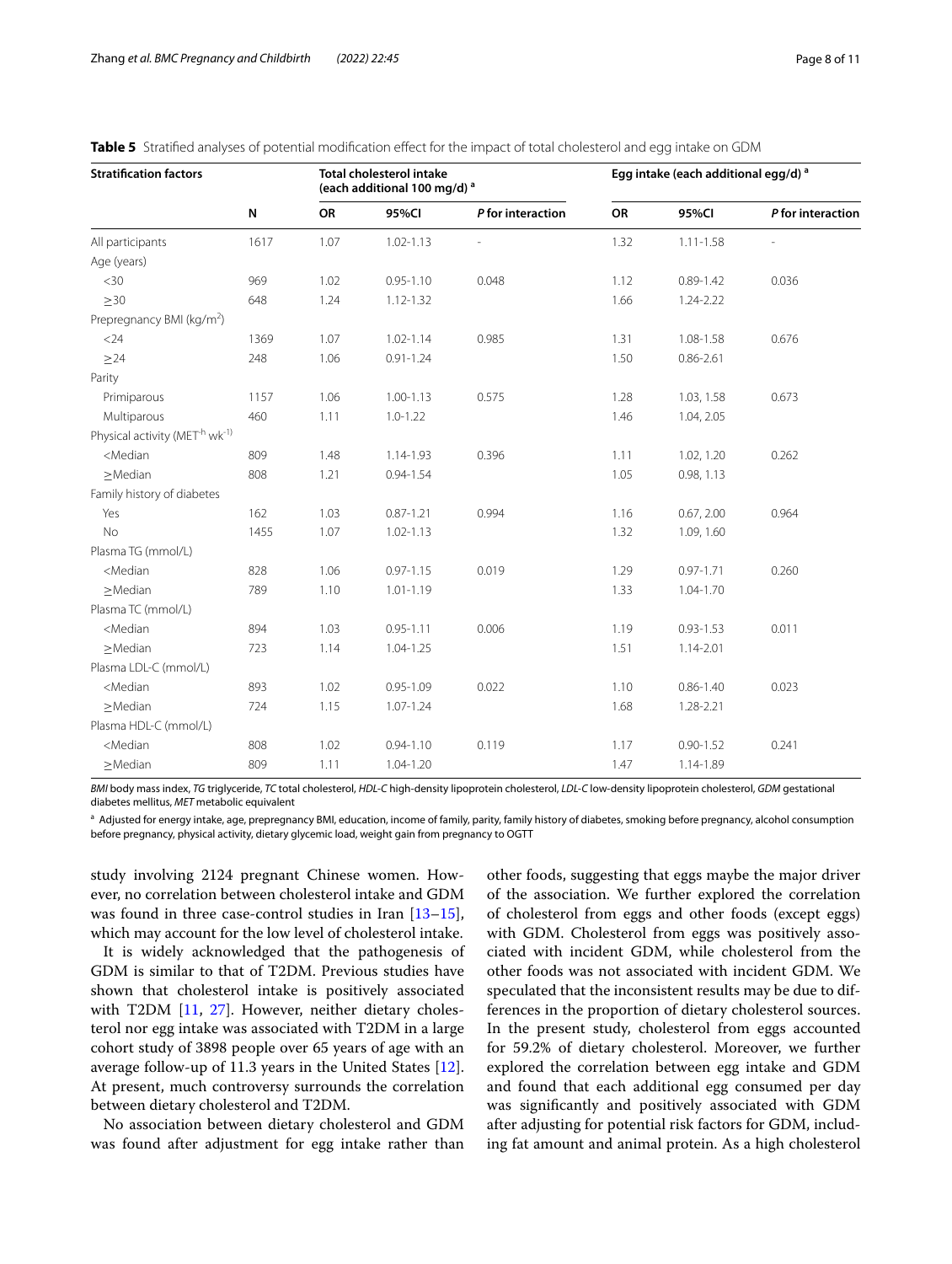

<span id="page-8-0"></span>food, limiting egg intake to a reasonable level in pregnant women may help reduce the risk of GDM.

The mechanisms underlying the effect of dietary cholesterol on blood glucose metabolism have not been fully determined. Many studies have documented that plasma lipids play an important role in blood glucose homeostasis [[28–](#page-10-14)[30\]](#page-10-15). Some animal experiments have found that elevated plasma cholesterol levels may activate the proinfammatory signal cascade, and excessive cholesterol intake may elevate the serum levels of the amyloid A infammatory marker, suggesting that excessive cholesterol intake increases serum cholesterol concentration, promotes the infammatory response, and leads to insulin resistance [\[31,](#page-10-16) [32\]](#page-10-17). Another study has suggested that cholesterol accumulation in islets may cause damage to the function of pancreatic β-cells  $[33]$  $[33]$  $[33]$ . In the present study, after adjustment for plasma lipid levels, the association was still present, suggesting that the efect of dietary cholesterol on blood glucose is not entirely due to hyperlipidaemia. Path analysis showed that cholesterol intake not only increased the risk of GDM by elevating plasma TC, but also increased the risk of GDM through other pathways.

The 2015-2020 Dietary Guidelines for Americans [[34](#page-10-19)] does not specify a daily cholesterol intake limit but recommends consuming as little dietary cholesterol as possible while consuming a healthy eating pattern. In 2013, the Chinese Nutrition Society removed the upper limit of recommended dietary cholesterol intake from the DRIs [ $35$ ]. These recommendations might lead to excessive

dietary cholesterol and egg consumption in the general population, leading to an increase in the incidence of GDM or T2DM. The dietary cholesterol intake of Chinese adults has gradually increased over the past 20 years from 165.8 mg/d in 1991 to 266.3 mg/d in 2011 [\[36](#page-10-21)]. In the present study, the average dietary cholesterol intake in early pregnancy, mainly from egg consumption, was 340.8 mg/d. Current evidence suggests that overconsumption of cholesterol can have deleterious efects in pregnant women. Thus, cholesterol intake should be limited to reasonable levels in pregnant women to reduce the risks of GDM.

There were several strengths in the present study. Our prospective study provided evidence of the association between dietary cholesterol intake and GDM, and it avoided reverse causality bias. Because cholesterol-containing foods are usually rich in saturated fat and animal protein, adjustment for these factors substantiated the efect of cholesterol on GDM. In addition, evidence from our study suggested that dietary cholesterol leads to elevated blood glucose by not only afecting lipid metabolism but other pathways as well. Although this fnding needs further validation, our study provides a basis for future studies exploring the mechanisms underlying the efect of dietary cholesterol on blood glucose metabolism.

The present study had several limitations that should be considered. First, the participants in this study only came from a hospital with good medical resources in Southwest China, which may lead to an unrepresentative sample. Accordingly, similar studies need to be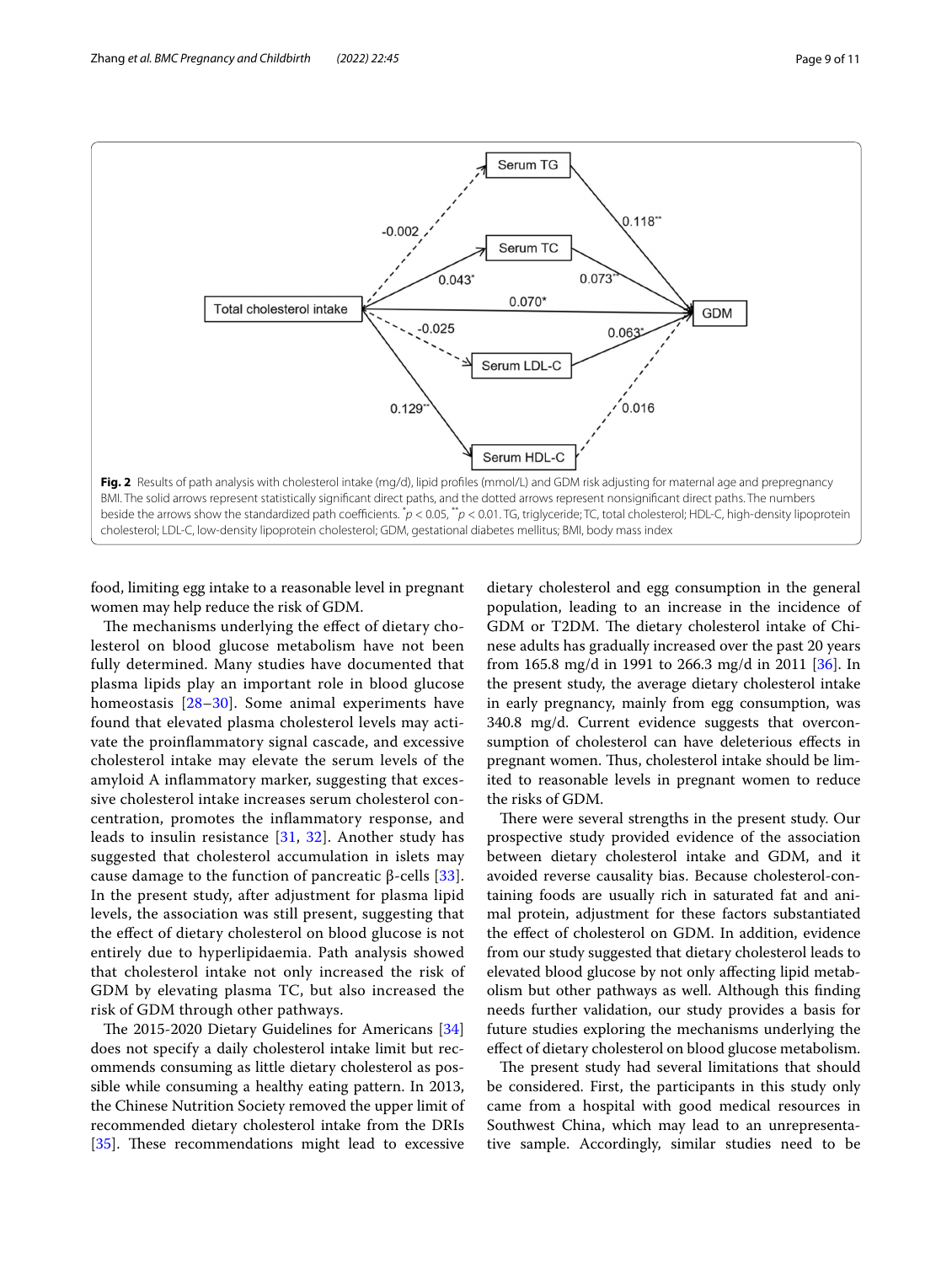conducted in other populations. In addition, consistent with other observational studies, the possibility of residual confounding from unmeasured or unknown covariates cannot be ruled out, although adjustment for multiple potential confounders was included in the analyses. Moreover, the three-day 24-h dietary recalls did not assess the frequency of food intake and, hence, did not refect a long-term diet. However, estimates of the absolute magnitude of energy and food intake recalls were generally choice methods. If data documenting at least two days of food intake per person were available, the true distribution of food intake for the population could be estimated [\[37\]](#page-10-22).

# **Conclusions**

During pregnancy, high dietary cholesterol consumption was signifcantly associated with a higher risk of GDM, and egg consumption was a major driver of the association in this population. More studies are needed to validate these fndings and to explore the underlying mechanisms. The present study indicated that overconsumption of cholesterol warrants concern among pregnant women. Maternal cholesterol intake should be limited to reasonable levels to minimize the risks of GDM.

#### **Abbreviations**

GDM: Gestational diabetes mellitus; T2DM: Type 2 diabetes mellitus; OGTT : Oral glucose tolerance test; CVD: Cardiovascular disease; DRIs: Dietary Reference Intakes; GL: Glycemic load; BMI: Body Mass Index; WGPO: Weight gain from pregnancy to OGTT; PPAQ: Pregnancy physical activity questionnaire; ANOVA: Analysis of variance; OR: Odds ratio; CI: Confdence intervals; FPG: Fasting plasma glucose; PPG: Postprandial plasma glucose; TG: Triglyceride; TC: Total cholesterol; LDL-C: Low-density lipoprotein cholesterol; HDL-C: Highdensity lipoprotein cholesterol.

# **Supplementary Information**

The online version contains supplementary material available at [https://doi.](https://doi.org/10.1186/s12884-022-04382-y) [org/10.1186/s12884-022-04382-y.](https://doi.org/10.1186/s12884-022-04382-y)

<span id="page-9-11"></span>**Additional fle 1: Table S1.** Characteristics and dietary intake of participants according to quartile of egg intake. **Table S2.** Associations of total cholesterol and egg intake with blood glucose levels

#### **Acknowledgments**

The authors wish to thank all the pregnant women who participated in the study and everybody who assisted during the study.

# **Authors' contributions**

G.Z. designed the research; Y.Z. performed initial data analyses and wrote the manuscript; X.L., Y.G., and J.Z. edited the manuscript; L.F., H.S., H.D., R.L. and C.C. performed data entry; F.L. and X.L. provided critical input on the data analyses; G.Z. supervised the study. All authors critically reviewed and approved the final manuscript.

#### **Funding**

The study was supported by the Danone Nutrition Center for Dietary Nutrition Research and Education [Grant Number DIC2016-06].

#### **Availability of data and materials**

The datasets used and/or analysed during the current study are available from the corresponding author on reasonable request.

## **Declarations**

### **Ethics approval and consent to participate**

The study was conducted according to the guidelines of the Declaration of Helsinki, and approved by the Institutional Ethics Committee of Sichuan University (k2017037 on March 14, 2017). Informed consent was obtained from all subjects involved in the study.

#### **Consent for publication**

Not applicable

#### **Competing interests**

The authors declare that they have no competing interests.

## **Author details**

<sup>1</sup> Department of Nutrition and Food Safety, West China School of Public Health and West China Fourth Hospital, Sichuan University, No. 16, Section 3, Renmin Nan Road, Chengdu 610041, Sichuan, China. <sup>2</sup> Department of Clinical Nutrition, Sichuan Provincial Hospital for Women and Children, Chengdu 610000, Sichuan, China. <sup>3</sup> Department of Obstetrics, Sichuan Provincial Hospital for Women and Children, Chengdu 610000, Sichuan, China.

Received: 21 September 2021 Accepted: 5 January 2022 Published online: 17 January 2022

#### **References**

- <span id="page-9-0"></span>1. American Diabetes A. Diagnosis and classifcation of diabetes mellitus. Diabetes Care. 2014;37(Suppl 1):S81–90. [https://doi.org/10.2337/](https://doi.org/10.2337/dc14-S081) [dc14-S081](https://doi.org/10.2337/dc14-S081).
- <span id="page-9-1"></span>2. Farrar D, Simmonds M, Bryant M, Sheldon TA, Tuffnell D, Golder S, et al. Hyperglycaemia and risk of adverse perinatal outcomes: systematic review and meta-analysis. BMJ. 2016;354:i4694. [https://doi.org/10.1136/](https://doi.org/10.1136/bmj.i4694) [bmj.i4694](https://doi.org/10.1136/bmj.i4694).
- <span id="page-9-2"></span>3. Li Z, Cheng Y, Wang D, Chen H, Chen H, Ming WK, et al. Incidence rate of type 2 diabetes mellitus after gestational diabetes mellitus: a systematic review and meta-analysis of 170,139 women. J Diabetes Res. 2020;2020:3076463. [https://doi.org/10.1155/2020/3076463.](https://doi.org/10.1155/2020/3076463)
- <span id="page-9-3"></span>4. Song C, Lyu Y, Li C, Liu P, Li J, Ma RC, et al. Long-term risk of diabetes in women at varying durations after gestational diabetes: a systematic review and meta-analysis with more than 2 million women. Obes Rev. 2018;19(3):421–9. [https://doi.org/10.1111/obr.12645.](https://doi.org/10.1111/obr.12645)
- <span id="page-9-4"></span>5. Nijs H, Benhalima K. Gestational diabetes mellitus and the long-term risk for glucose intolerance and overweight in the offspring: a narrative review. J Clin Med. 2020;9(2):599. <https://doi.org/10.3390/jcm9020599>.
- <span id="page-9-5"></span>6. Bianco ME, Josefson JL. Hyperglycemia during pregnancy and long-term ofspring outcomes. Curr Diab Rep. 2019;19(12):143. [https://doi.org/10.](https://doi.org/10.1007/s11892-019-1267-6) [1007/s11892-019-1267-6](https://doi.org/10.1007/s11892-019-1267-6).
- <span id="page-9-6"></span>7. Xu T, Dainelli L, Yu K, Ma L, Silva Zolezzi I, Detzel P, et al. The short-term health and economic burden of gestational diabetes mellitus in China: a modelling study. BMJ Open. 2017;7(12):e018893. [https://doi.org/10.1136/](https://doi.org/10.1136/bmjopen-2017-018893) [bmjopen-2017-018893](https://doi.org/10.1136/bmjopen-2017-018893).
- <span id="page-9-7"></span>8. Wu Y, Sun G, Zhou X, Zhong C, Chen R, Xiong T, et al. Pregnancy dietary cholesterol intake, major dietary cholesterol sources, and the risk of gestational diabetes mellitus: a prospective cohort study. Clin Nutr. 2020;39(5):1525–34. [https://doi.org/10.1016/j.clnu.2019.06.016.](https://doi.org/10.1016/j.clnu.2019.06.016)
- <span id="page-9-8"></span>Qiu C, Frederick IO, Zhang C, Sorensen TK, Enquobahrie DA, Williams MA. Risk of gestational diabetes mellitus in relation to maternal egg and cholesterol intake. Am J Epidemiol. 2011;173(6):649–58. [https://doi.org/](https://doi.org/10.1093/aje/kwq425) [10.1093/aje/kwq425.](https://doi.org/10.1093/aje/kwq425)
- <span id="page-9-9"></span>10. Gao F, Cui CY. Dietary cholesterol intake and risk of gestational diabetes mellitus: a meta-analysis of observational studies. J Am Coll Nutr. 2021. [https://doi.org/10.1080/07315724.2020.1844605.](https://doi.org/10.1080/07315724.2020.1844605)
- <span id="page-9-10"></span>11. Tajima R, Kodama S, Hirata M, Horikawa C, Fujihara K, Yachi Y, et al. High cholesterol intake is associated with elevated risk of type 2 diabetes